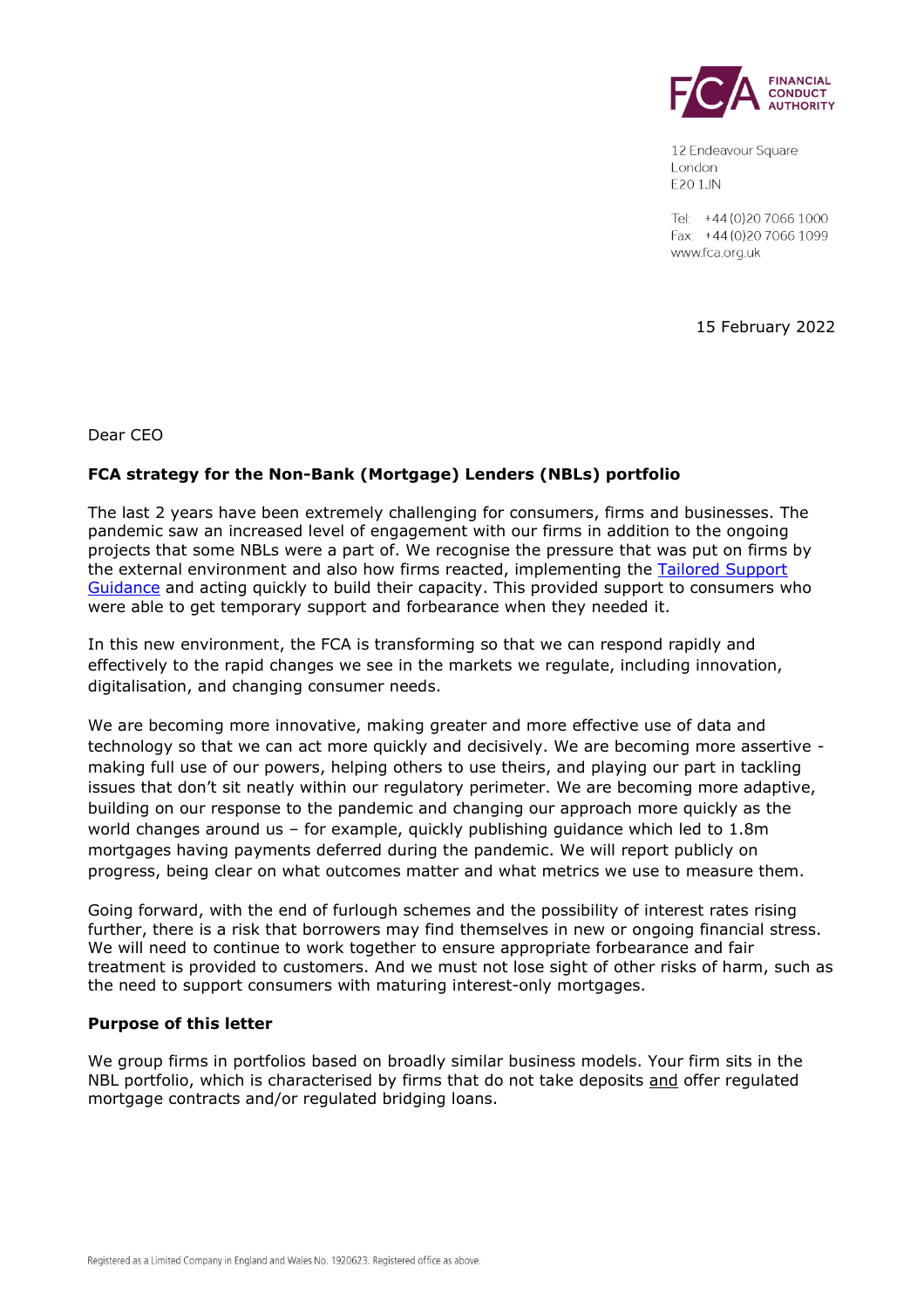Our focus for NBLs over the last 2 years was dominated by payment deferrals, coronavirus related forbearance and operational and financial resilience as a result of the pandemic. This was a diversion from our original strategy.

This letter is forward looking and sets out:

- Our views on the key risks of harm for NBLs' mortgage customers over the next 2 years
- Our expectations about what NBLs should consider when mitigating the key risks for these customers
- An update on FCA work relating to mortgage prisoners, our environmental, social and governance (ESG) strategy and Brexit.
- Our FCA regulatory strategy

Our key risks of harm and expectations have been developed alongside our other mortgage portfolios to ensure a holistic and consistent approach across the FCA.

You and your Board should carefully consider the degree to which your business presents these key risks of harm and review your strategies for mitigating them. You should be prepared to demonstrate how you and your Senior Managers are taking reasonable steps to address these risks and we expect you to promptly remediate newly identified issues.

### **Key risks of harm to customers and our expectations**

### **1. Supporting mortgage customers in financial difficulty**

The ending of temporary support measures (such as furlough and the Universal Credit uplift), inflation and rising interest rates may result in more people falling into financial difficulty over the coming months.

We believe the Tailored Support Guidance [\(TSG\)](https://www.fca.org.uk/publication/finalised-guidance/mortgages-and-coronavirus-tailored-support-guidance.pdf) and the findings set out in our March [publication](https://www.fca.org.uk/publications/multi-firm-reviews/coronavirus-linked-forbearance-key-findings) continue to provide an appropriate framework for NBLs to support these customers. The TSG is designed to enable firms to deliver short and long-term support to customers affected by the pandemic, treat them fairly and to help them get back to a more stable financial position. We want firms to deliver the following outcomes:

- Customers receive appropriate [forbearance](https://www.fca.org.uk/firms/borrowers-financial-difficulty-project) that is in their interests and takes account of their individual circumstances
- Firms support their customers through a period of payment difficulties and uncertainty, including by considering their other debts and essential living costs
- Firms recognise the characteristics of vulnerability and respond to customers' particular needs
- Firms have systems, processes and adequately trained staff, with any staff incentives aligned with providing customers with the help they need
- Customers receive the support they need in managing their finances, including through self-help and money guidance. Firms signpost or refer them to debt advice if appropriate

NBLs should consider the entirety of the TSG and our corresponding Handbook rules and guidance to demonstrate compliance.

We expect NBLs to provide their customers with the support they need when they get into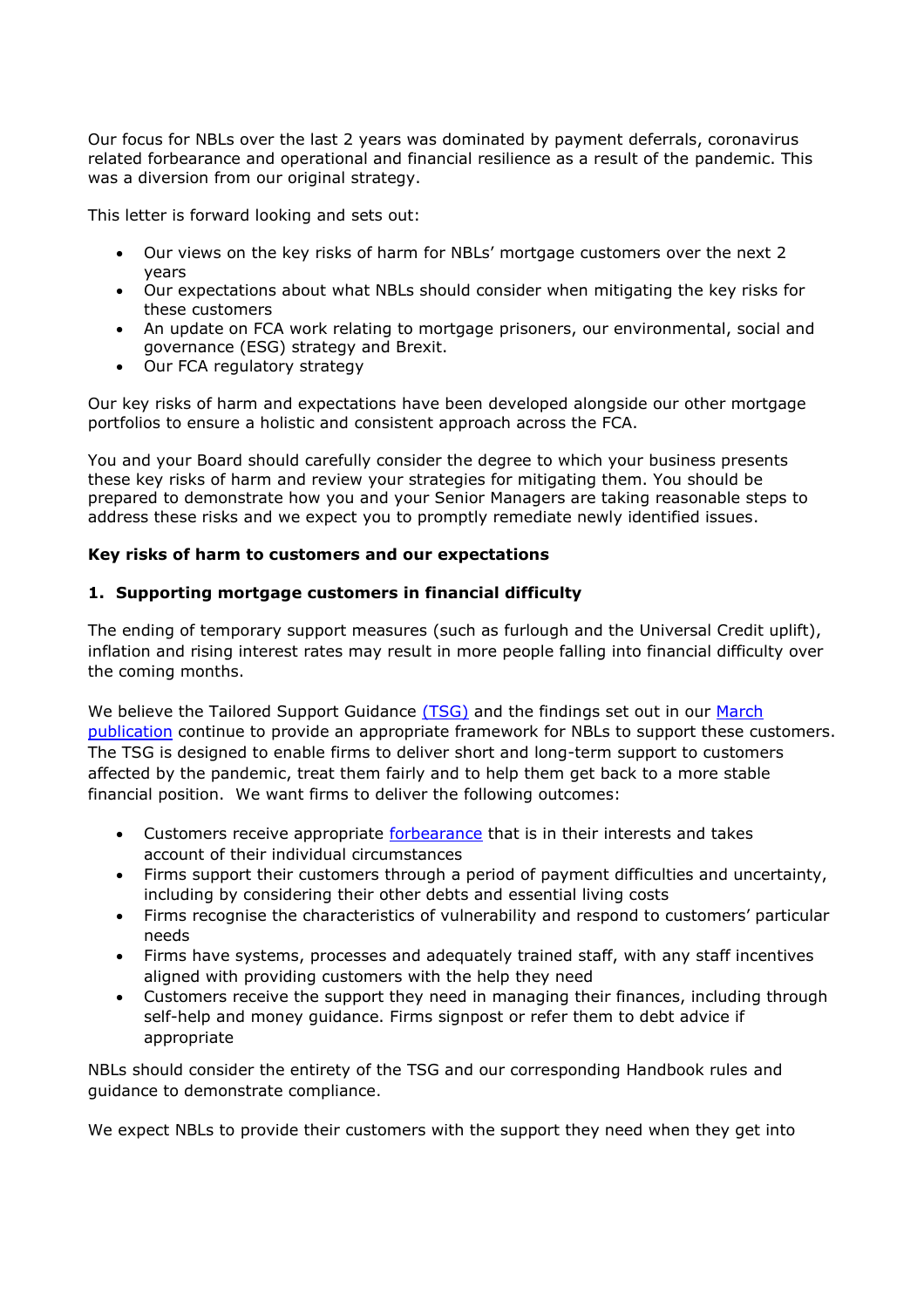financial difficulty, because of the pandemic or otherwise.

# **2. Managing maturing interest–only (IO) mortgages**

There are approximately 1.42m full IO and part capital repayment mortgage accounts outstanding in the UK and over the next few years increasing numbers will require repayment, with a peak forecast in 2032. So, it is particularly important that NBLs employ a communication strategy that gives customers enough time to act where there is doubt about their ability to repay their IO mortgage. This will help customers have a better understanding of their situation, responsibilities, and options.

The potential harm to IO borrowers without repayment plans, some of whom may be customers in vulnerable circumstances, will continue to crystalise in the next decade. We expect NBLs to have robust governance arrangements in place. This could include a written strategy, consideration of what options can be offered to customers, providing guidance to, and monitoring frontline staff and collating management information.

# **3. Responsible lending**

A failure to ensure responsible lending will always be a key risk of harm. As mentioned earlier there are some factors, such as rising interest rates, that may put additional strain on customers' disposable income in the coming months and years. So, where NBLs are required to conduct affordability assessments, this remains important to get right. NBLs should not be seeking to increase mortgage business volumes by lowering the stringency of affordability checks.

As the population ages, demand for later life lending is increasing and we expect NBLs, who operate in this market, to continue to take a prudent and proportionate approach to assessing customers' income beyond retirement.

We will actively monitor the market for outliers, and where necessary, look closer at lending decisions.

# **4. Libor transition**

Panel Bank LIBOR ceased at the end of 2021 and any firm with LIBOR-linked contracts should, where practicable, have transitioned customers to a fair replacement rate. Where NBLs have contracts that will rely on 'synthetic' LIBOR after end-2021, they should continue their transition efforts as synthetic LIBOR will not be published indefinitely.

# **5. Adequate financial resources**

Due to the funding model of NBL firms, the pandemic has highlighted the importance for all firms in this portfolio to have adequate financial resources in place. Certain factors, such as rising interest rates may cause arrears rates to rise and increase the risk of firm failures. Our expectation is that NBL firms should proactively monitor their prudential position, take necessary steps to ensure they are meeting Threshold Conditions and notify us promptly when experiencing difficulties. The starting point for this for firms that undertake home financing business is Chapter 4, Capital resources, of our [Prudential sourcebook](https://www.handbook.fca.org.uk/handbook/MIPRU/4.pdf) for Mortgage and Home Finance Firms, and Insurance intermediaries (MIPRU). NBL firms should pay particular attention to MIPRU 4.2D on liquidity resources requirements, including stress testing and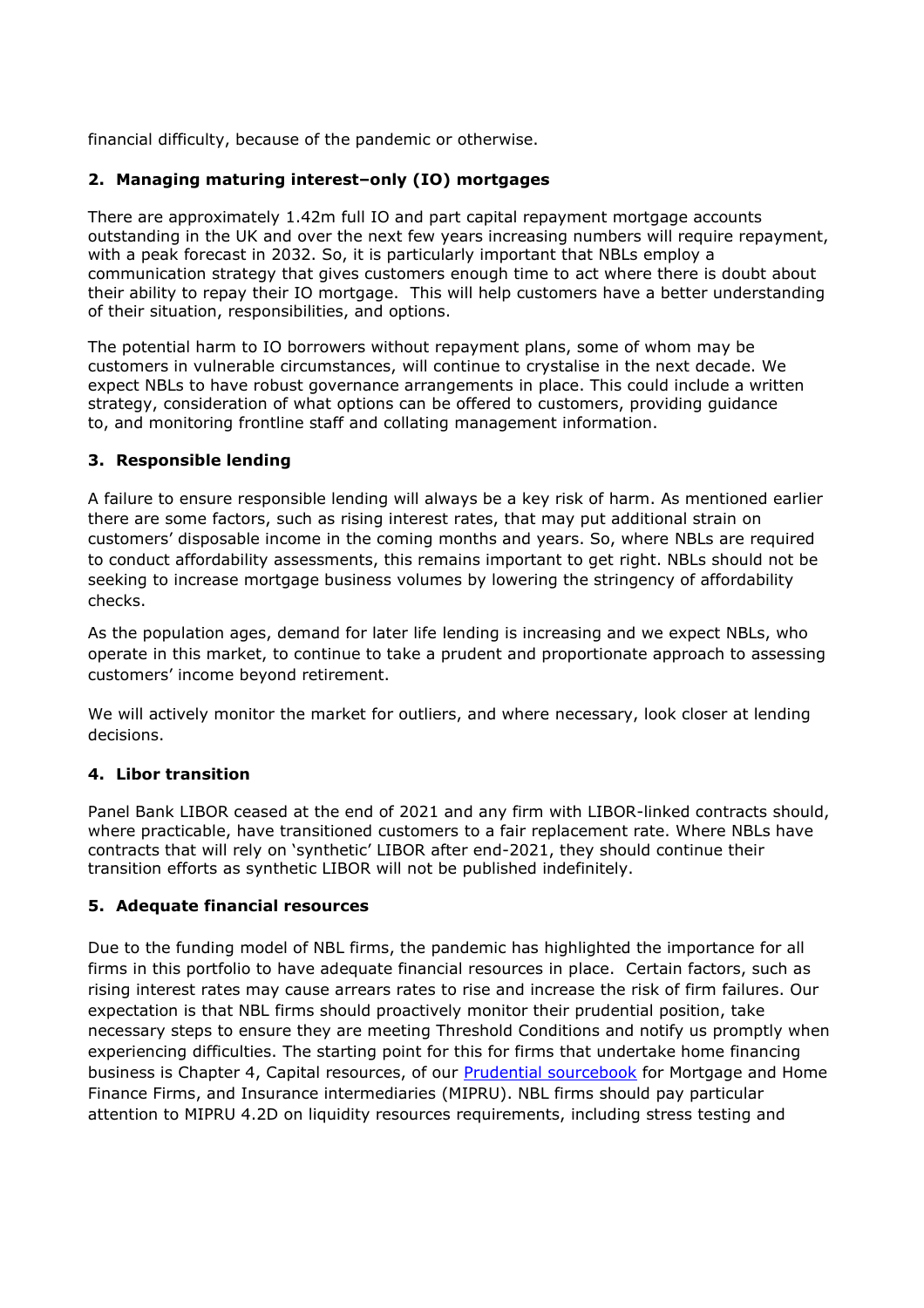contingency funding plans. Further guidance is also found in  $FG20/21$ , Assessing adequate financial resources.

All firms should also maintain adequate wind-down plans which have been reviewed and approved by their Boards and which are kept up to date. The firm should incorporate the quantum of liquidity required to successfully complete a wind-down into its liquidity risk management framework, and consider how it will ensure liquid resources remain available at the point of wind-down. Please see the [Wind-down Planning Guide](https://www.handbook.fca.org.uk/handbook/WDPG.pdf) for further information.

## **6. Treating customers in vulnerable circumstances fairly (to be considered across all risks of harm)**

Our [Guidance on the fair treatment of vulnerable customers](https://www.fca.org.uk/publication/finalised-guidance/fg21-1.pdf) is clear that to comply with our Principles for Businesses, NBLs should embed the fair treatment of customers in vulnerable circumstances in their business models, culture, policies and processes. Senior managers should create and maintain a culture that enables and supports staff to take responsibility for reducing the potential for harm to customers with characteristics of vulnerability. NBLs should be able to evidence to us how they are monitoring outcomes for customers in vulnerable circumstances and what changes they are making because of their monitoring, to improve outcomes for these customers.

# **7. Improving diversity & inclusion (to be considered in all activities)**

We expect NBLs to understand the needs of their customers and be able to respond to them when designing products and services, providing flexible customer service and communicating with them. Having staff and Board members from diverse backgrounds and experiences contributes to this. Diversity & inclusion in regulated firms is a priority for us. [DP21/2](https://www.fca.org.uk/publications/discussion-papers/dp-21-2-diversity-and-inclusion-financial-sector-working-together-drive-change) (which closed on 30 September 2021), and the accompanying Literature Review, started the conversation on what more can be done to improve diversity & inclusion in financial services and set out the links between diversity & inclusion and conduct risks.

# **Update: Helping mortgage prisoners**

We understand the difficult circumstances that mortgage prisoners are in. That's why the Government asked us to provide data to help them consider whether there are practical and proportionate solutions to help these borrowers. Our [Review](https://www.fca.org.uk/news/news-stories/mortgage-prisoner-review) provides this data. It sets out the loan and borrower characteristics of the wider population of 195,000 mortgages in closed books with inactive firms.

We hope that more mortgage prisoners will be able to switch their mortgage. We encourage NBLs to consider if they can amend their lending criteria to lend to mortgage prisoners who are close to their risk appetite. We have published [data](https://www.fca.org.uk/publication/data/annex-1-closed-book-mortgages-segmentation-analysis-final-%28protected%29.xlsm) so lenders can consider whether they can adapt their lending criteria (or use the flexibility in our rules) to lend to these borrowers.

# **Update: Borrowers in difficulties recovering from arrears**

Our NBL Portfolio letter of January 2020 highlighted we had found examples of harm where customers were unable to recover from their arrears position and their mortgage debt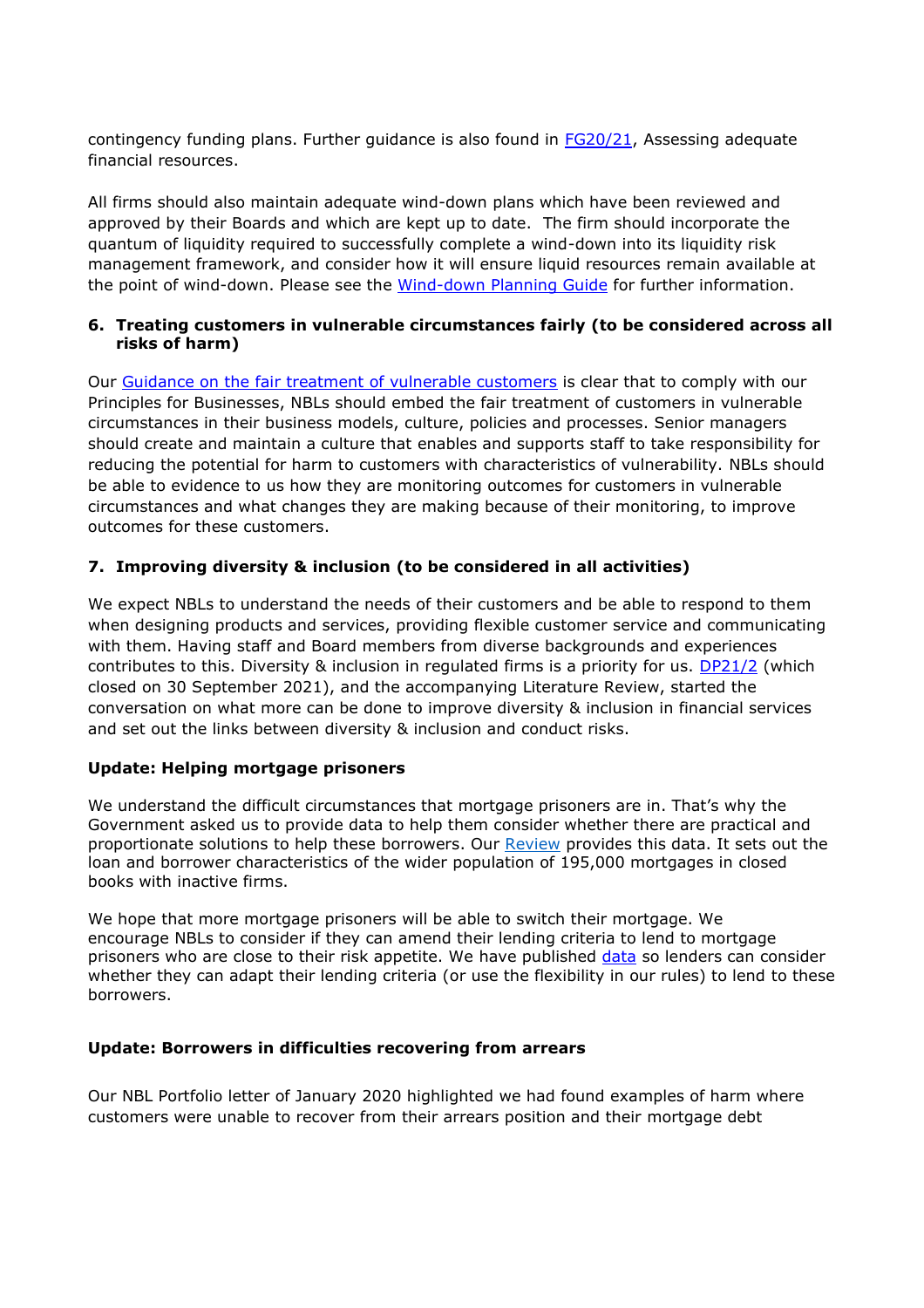continued to increase. This was observed where customers were on high interest rates, such as in parts of the second charge market. We confirmed our expectation that firms maintain adequate oversight of their arrears practices and take steps to ensure that customers, including particularly those who may be vulnerable, do not experience these harms. We remain interested in firms' actions to help customers recover from their arrears position and how the second charge market more broadly is delivering good outcomes for mortgage borrowers.

# **Update: Environmental, Social and Governance (ESG) strategy**

Financial services and markets have a central role in the transition to a low carbon economy and a more sustainable future. The Government has committed to achieving a net zero economy by 2050. We will support the financial sector in driving positive change, including the transition to net zero.

We expect NBLs to play their part in helping the economy adapt to a more sustainable longterm future. We've seen encouraging steps taken by some NBLs, for example, providing green mortgages. But ultimately, a firm's own governance and culture will be critical drivers and enablers of its performance on environmental and climate matters.

Since wider environmental and social matters are increasingly central to economic and financial decision making, our work too must encompass ESG considerations beyond climate change.

Diversity and inclusion (as mentioned earlier) is a key component of ESG – both in its own right, and as an enabler of creative solutions to other environmental and social challenges. Building from our work so far, we have developed a refreshed [ESG strategy.](https://www.fca.org.uk/publications/corporate-documents/strategy-positive-change-our-esg-priorities) It sets out our target outcomes and the actions we expect to take to deliver these in the coming months.

# **Update: The Temporary Transitional Powers (TPP) are ending soon**

To prepare for the end of the Brexit Transition Period, we onshored, and where necessary adapted, EU legislation to ensure it was workable in a UK-only context. Some requirements on firms and other regulated persons changed at the end of the Transition Period and, to avoid disruption, we used our **Temporary Transitional Power** (TTP) to give firms time to adapt to the new regime. With the end of the TTP fast approaching, we expect firms to be fully compliant with onshored regulatory obligations by 31 March 2022. For more information visit our Brexit [website.](https://www.fca.org.uk/brexit)

# **Our FCA regulatory strategy**

Our [Approach to Supervision](https://www.fca.org.uk/publication/corporate/our-approach-supervision-final-report-feedback-statement.pdf) (published in April 2019) sets out the purpose of, and our approach to, supervising firms and individuals. This builds on Our Mission, explaining how we currently supervise around 50,000 firms serving retail and wholesale customers.

We are proposing to introduce a new 'Consumer Duty', that would set higher expectations for the standard of care that firms provide to consumers. We consulted on specific rules and guidance in a [second consultation paper.](https://www.fca.org.uk/publications/consultation-papers/cp21-36-new-consumer-duty-feedback-cp21-13-further-consultation) The consultation closes midnight tonight.